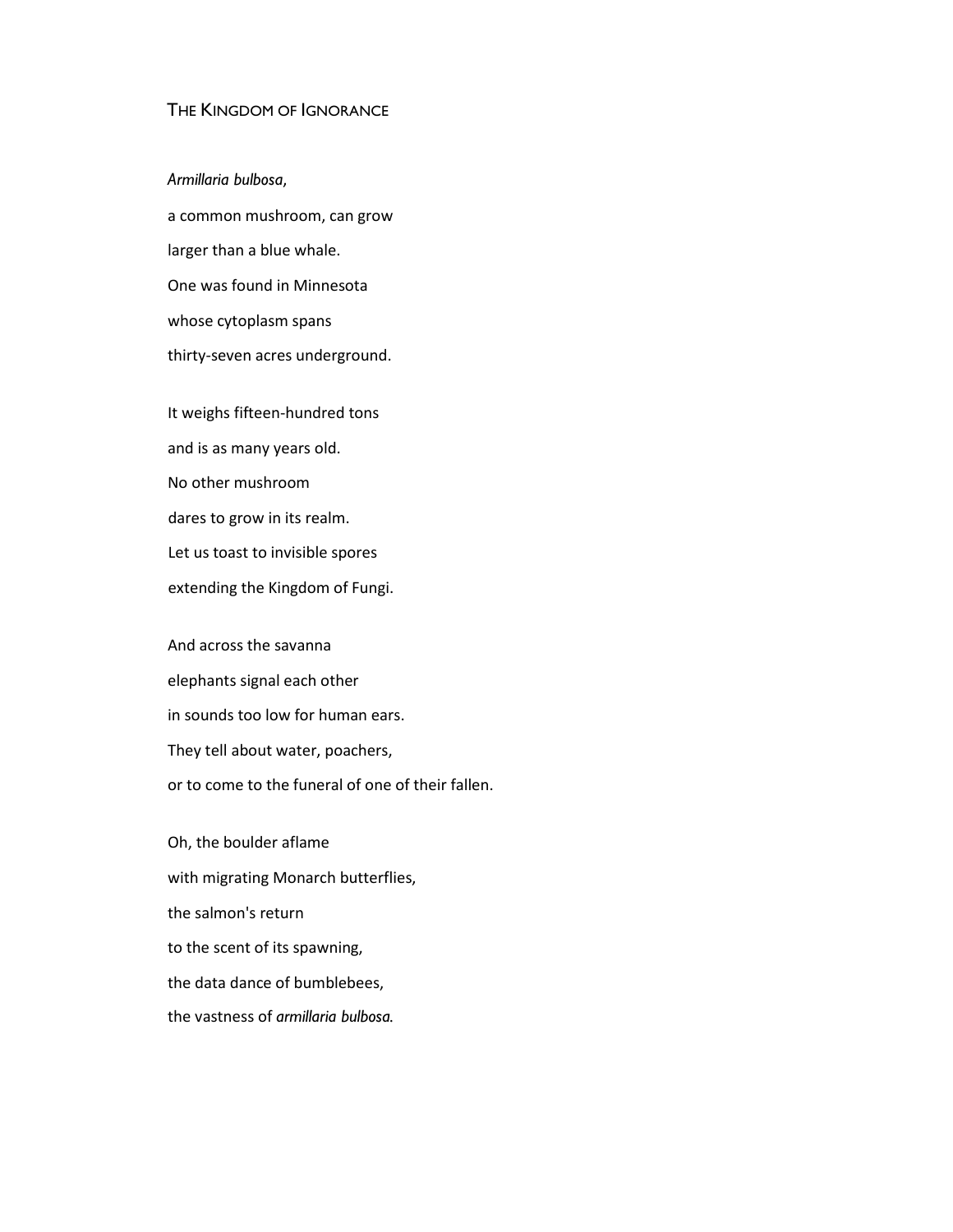We could trek to Minnesota to honor this mushroom monarch, then on to the boundless domain of Siberian tundra claimed by a single slime mold. Here's to fungal reigns

unmapped and unexplained. Praise be to mold on the food that we hoard, to shaved heads of ringworm, to stinky feet and itchy crotch. And to the universe of scents, of which the common dog is a scholar.

Here's to the solemn procession of elephants and to our ignorance and awe.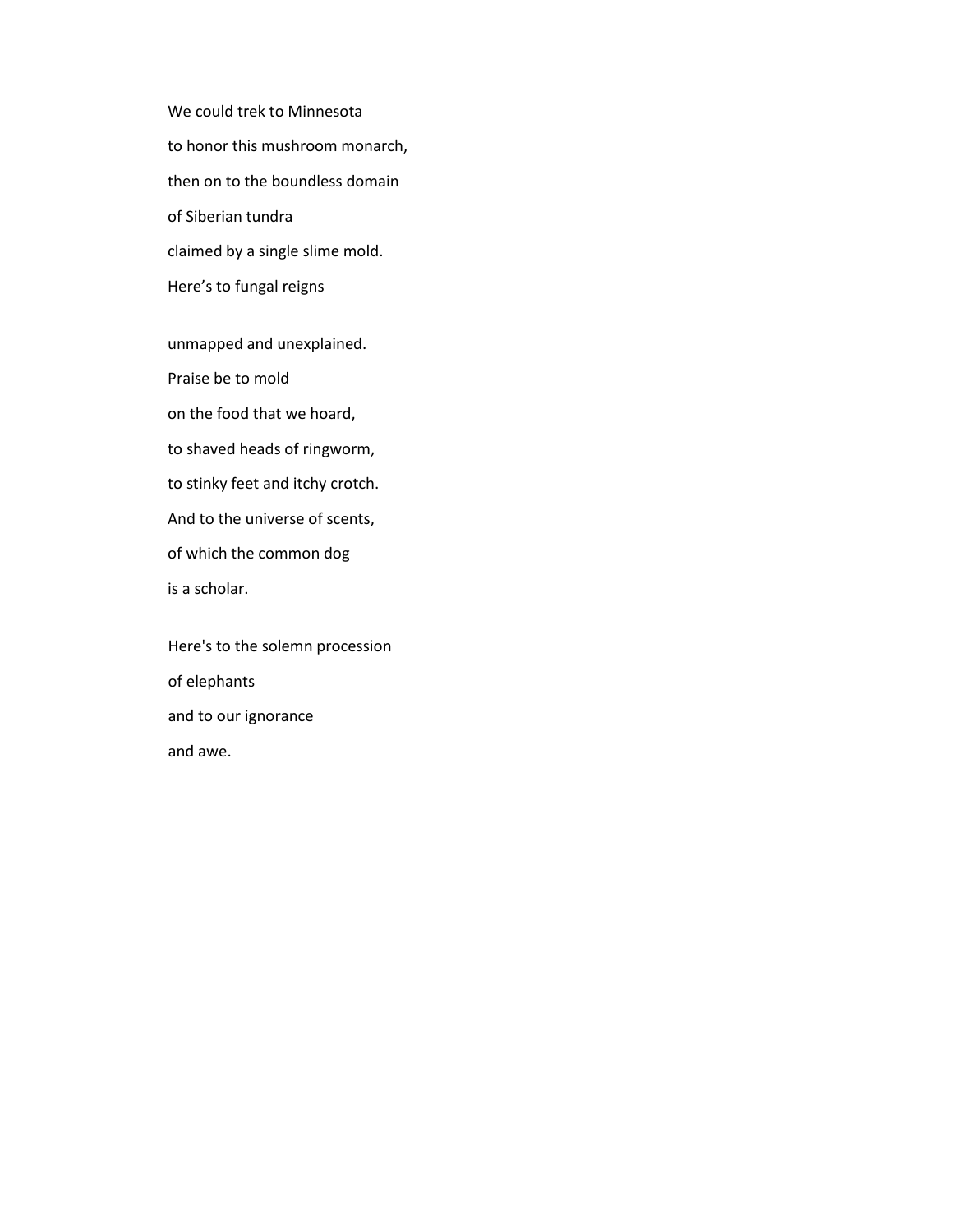### EASTER AND

It is Easter and spurred by the vernal sun I'm turning the earth with my spade

Behind pollen and wind is the sun warming the tunnels of ants

winding the skeins of geese

rouging the cheeks

of church-bound dames

Easter and

the resurrection

of girls in white dresses

Easter and the ritual

of hiding from my son

the eggs which contain

the truth about death

everlasting

And the sun eggs me on

moving my arms and my legs

to lever the shovel

that turns the earth

and turns the earth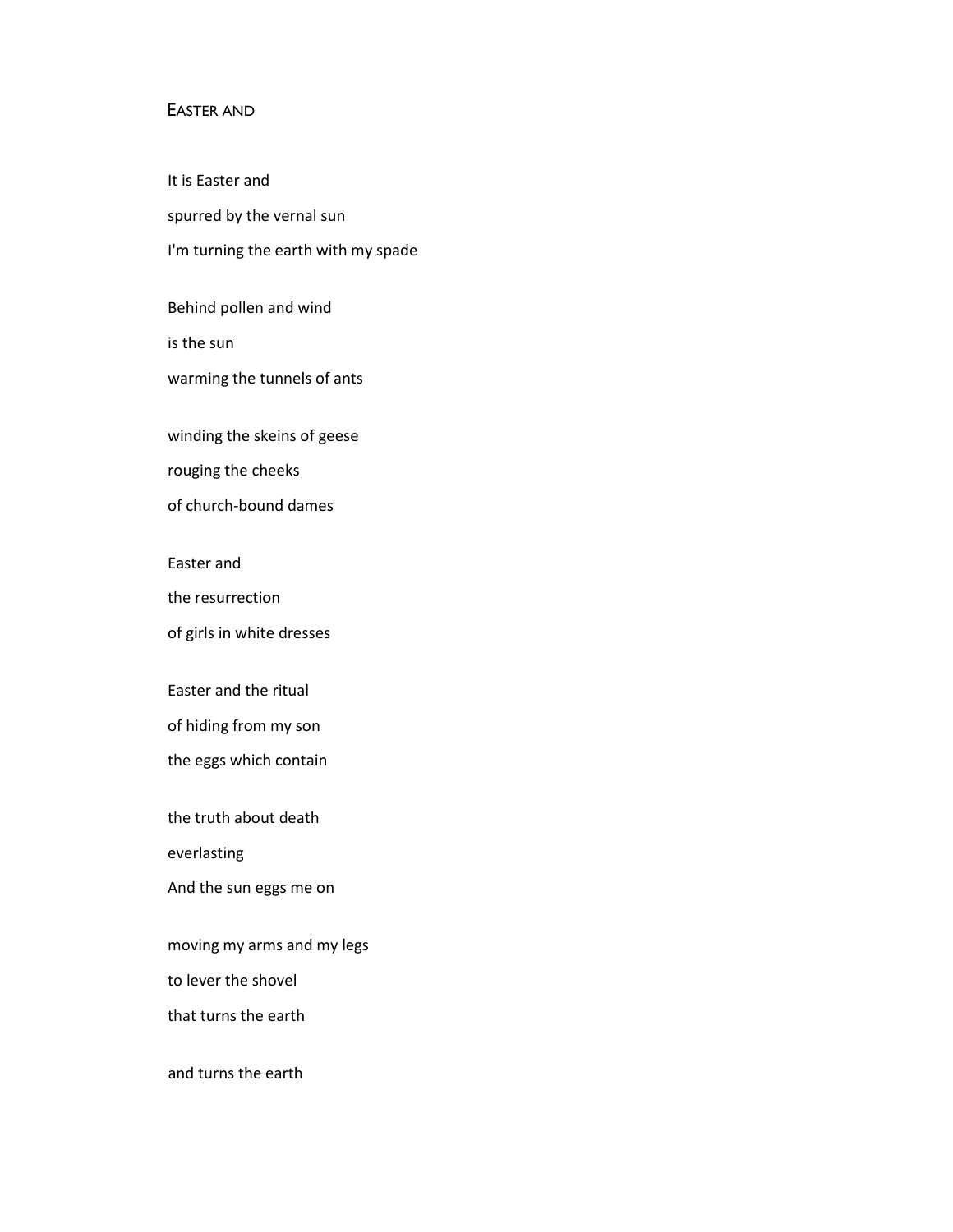## SEARCHING SIGMUND'S SUITCASE

As long as my tongue doesn't slip, no one will tell that I stole into his nightmare room. Nor will I admit what I long to do with these infernal elastic straps

he's used to bind his portmanteau. Inside are crammed the underpants that smell as strong as anyone's unspeakables. Rummaging through his effects, I come upon the compass my analyst dangled

to spell me back to the shed where my sister's envy swelled. The scent of this tin of long cigars summons the uncle with the monocle he'd fix on me as he twitched.

Within the doctor's riding boot is stowed the spyglass for peering into the parlor where Mother bent over in martyrdom. Whose falsies are these in the bottom,

why does he keep in this pouch the teeth that fell out in my dream? Deepest down is stashed the jew's-harp he absently twangs as he ponders the cases in which he is clueless.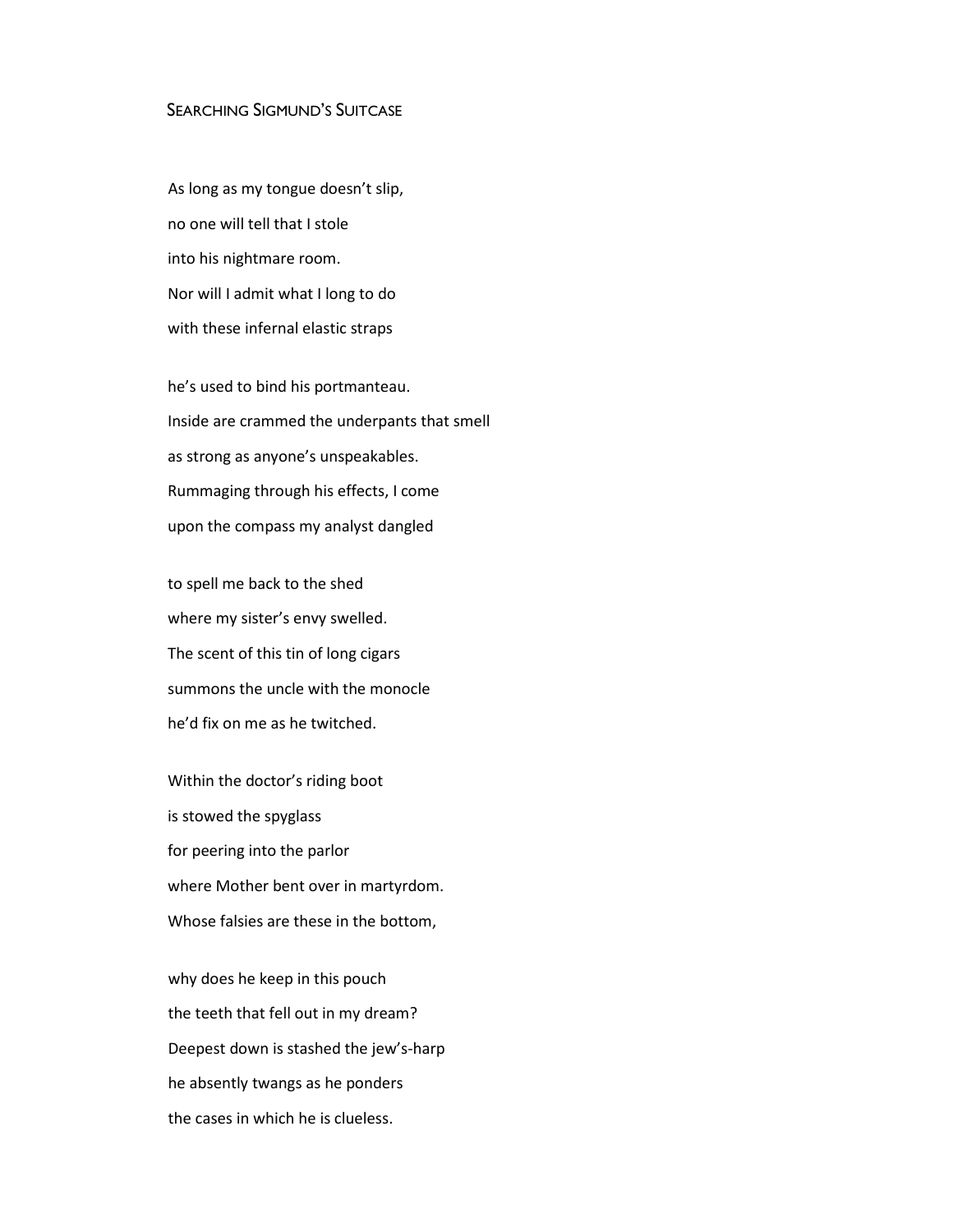# ASTROLOGER WAITING FOR A TRAIN

Just me and the galaxy of fruit flies in the basement when I came to remembering the dream where my horse fell and rolled over me breaking every bone and I woke with my face frozen on one side The last I remember was vinegar smell

and the net of fruit flies

turning blackberry sugar to sluggish flight

then the horse groaning and my cries funneled through half of my face

My lover has turned from my grimace kisses

How can this half moon visage be trusted to speak the future Me with the smirk for a smile Star struck soothsayer alone in a depot

And when I tripped on cobblestone

and fell beside the old well

again the dream replayed

with the groaning horse rolling over me

cracking my bones

And I remembered coming to in the basement inside the knitting of fruit flies my face gone Picasso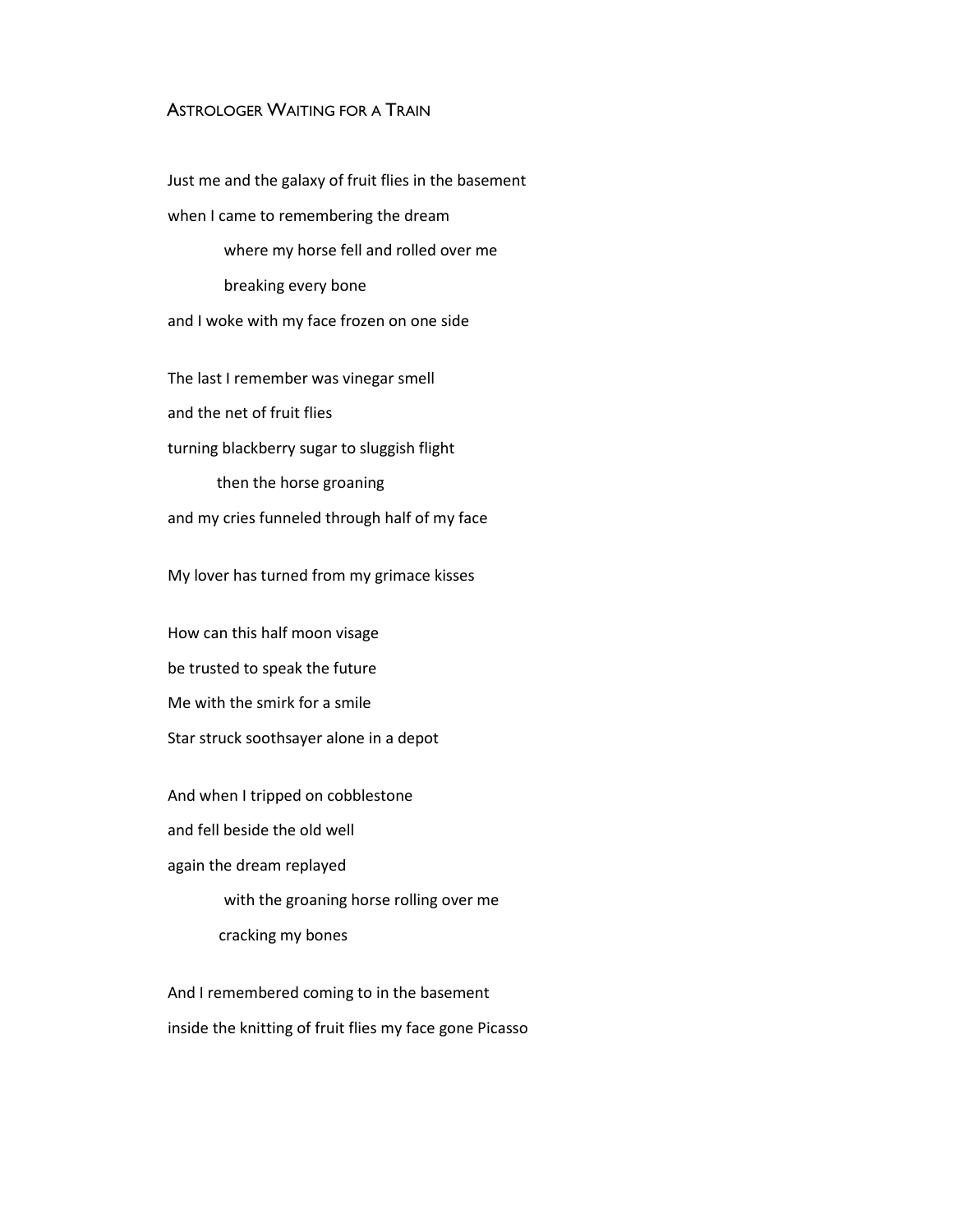Once with confidence I read the stars Once my smile was pleasing to myself Now a chartless star has seized one side of my face at the station where strangers

keep looking away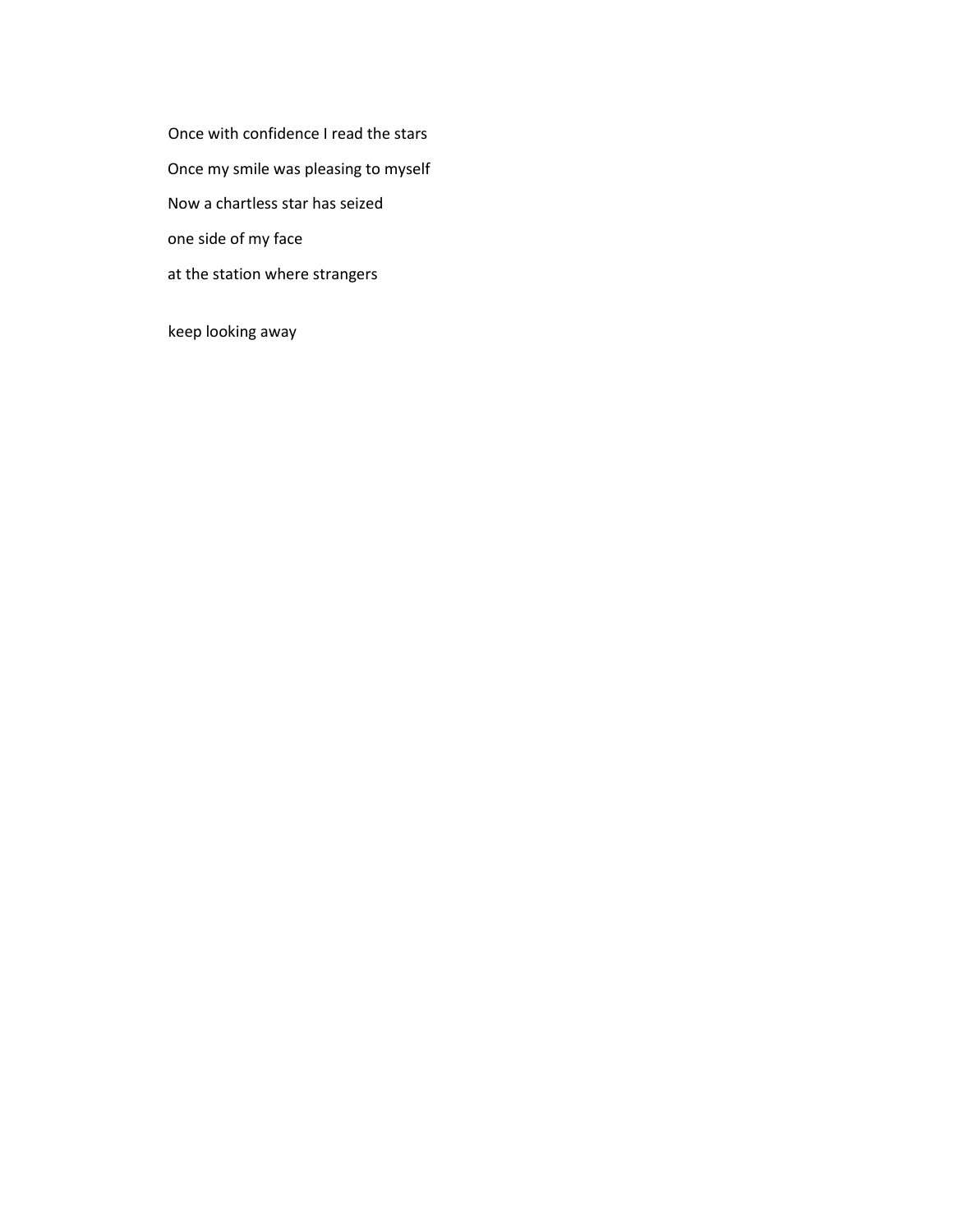#### **MOBILE**

Not his fault that midtown traffic comes across as war to his wife

on the other end of his mobile call. Yesterday it was the damn wind

that scattered their talk, so he texted he'd be late.

And how his other woman hates when he does dishes on a call—

the clash of silverware, she gripes, shrieks in her ears like braking subways.

En-route he's got both women in his palm, facile at thumbing excuses.

He puts his lover on hold to tap home for the grocery list, and when he switches

back, the cool sax behind her in the bar sounds through his device like

a wounded seal. But now his wife is at the airport, and last call to board

crackles in his ear buds like a house on fire, devouring their good-byes.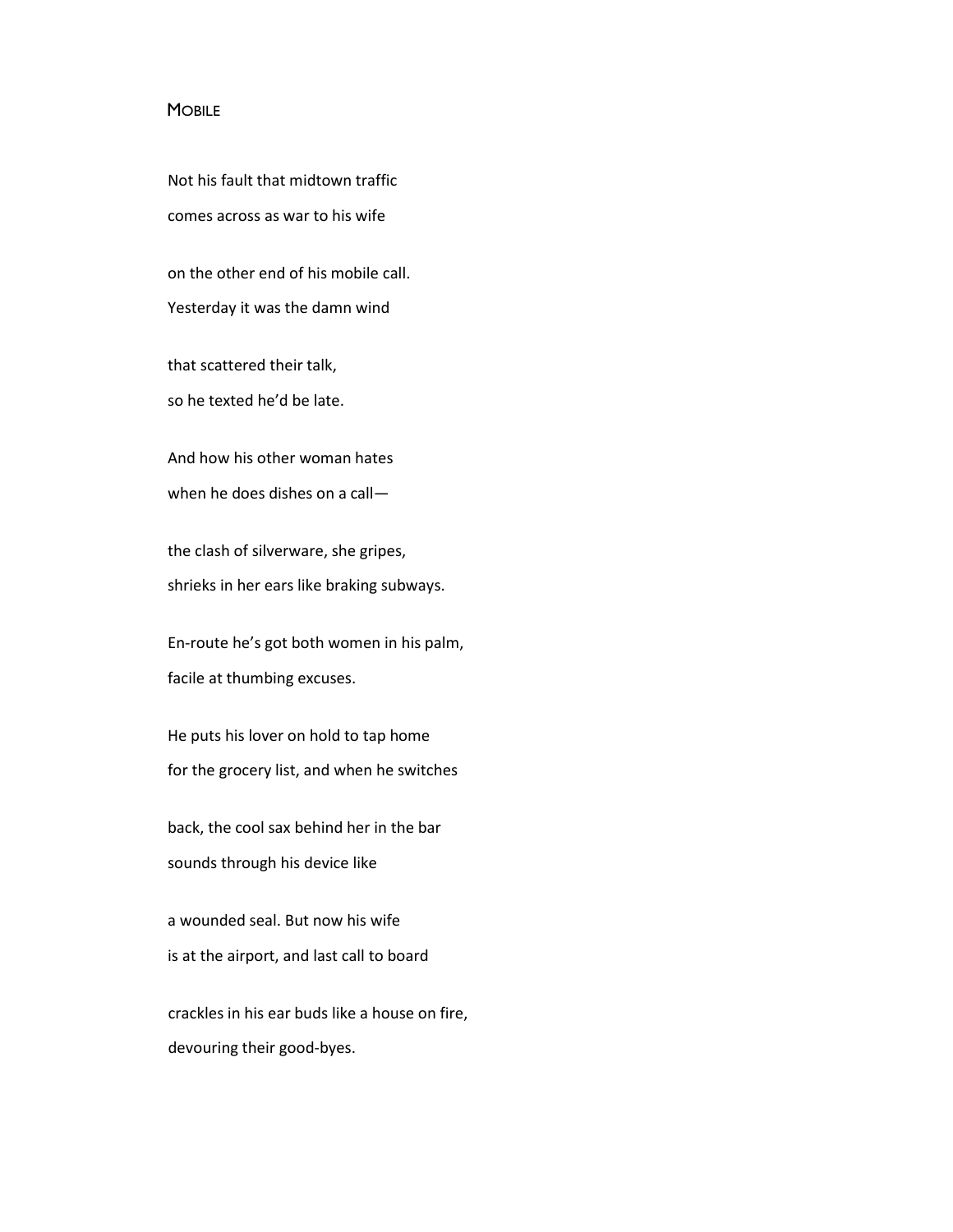# SPIDER

To make a joyful sound, allow the divine spider to climb out of your mouth and go about its business tying knots around your life.

So you get jerked around, you still can dance no matter who's pulling the strings. Even as your divorce decree is signed, the spider

goes on marrying you to corners of household dust. Eight legs, a ravenous mouth, and the yen to spin silk in shadows. Who wouldn't sing?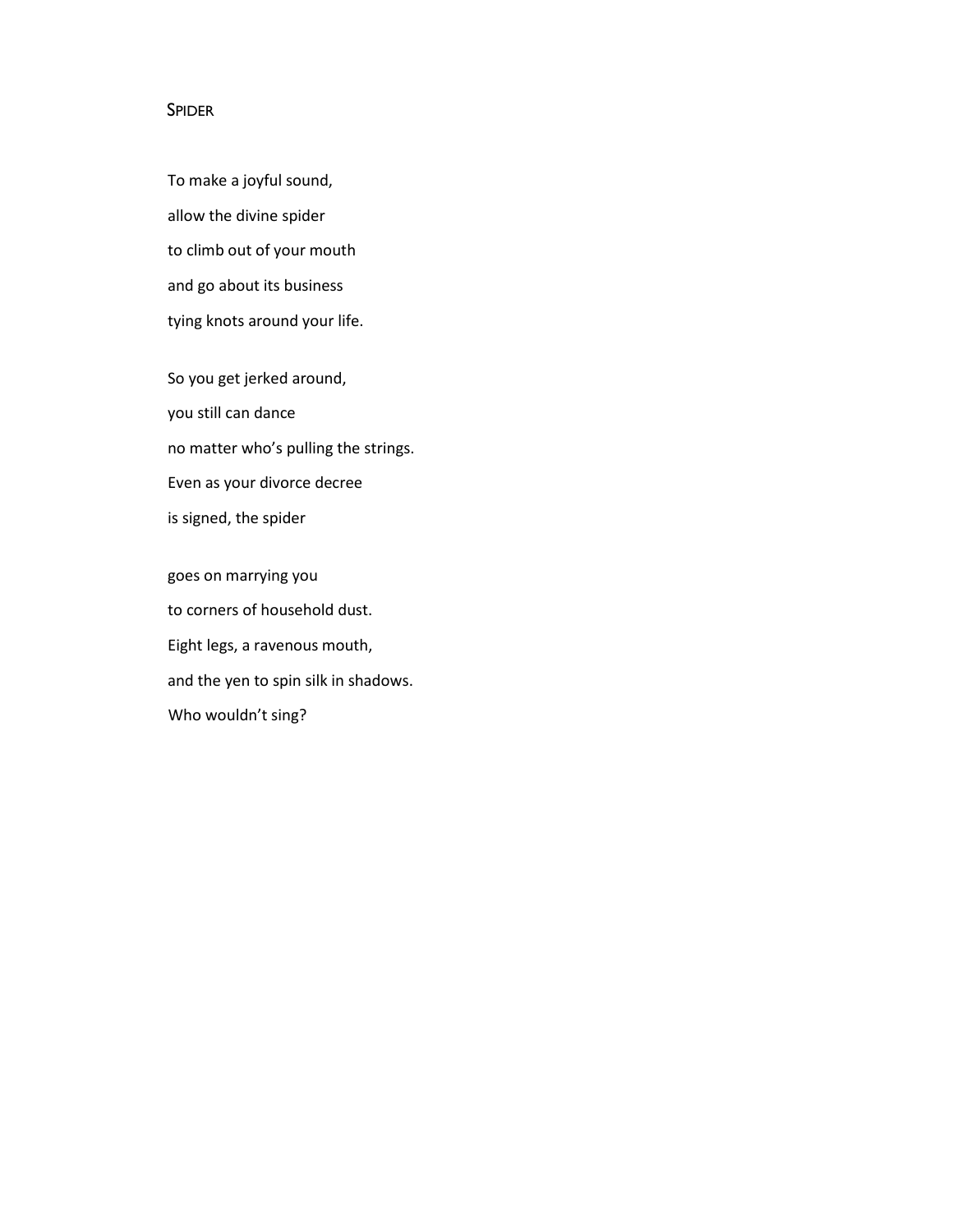### PREVIOUS LIVES

Back from her session she claims she was once a Native princess who made love with her brave in full regalia, so much more spiritually than our sucking and grinding

moaning *yes don't stop Oh Yes*. Next morning a woman on the bus waved her hand as if to dismiss us skinny schoolgirl with impish smile, stubble-chinned drifter smelling of beer,

matron wearing a pillbox hat, and me. She proclaimed, *None of you were there when I was Queen of England.* There was no denying her. But when my partner's shaman guided me

through the tunnel of my previous lives, it was like passing another subway train on Hallowe'en, and when the rocking of the ages stopped, the doors opened— I was an ordinary Joe in well-worn brogues,

serving a harsh lord for a pittance, unread, unadorned, wart prone; yet loving a sad song or a lively dance, strong ale, a wild and funny story, aye, and a rollicking roll in the hay.